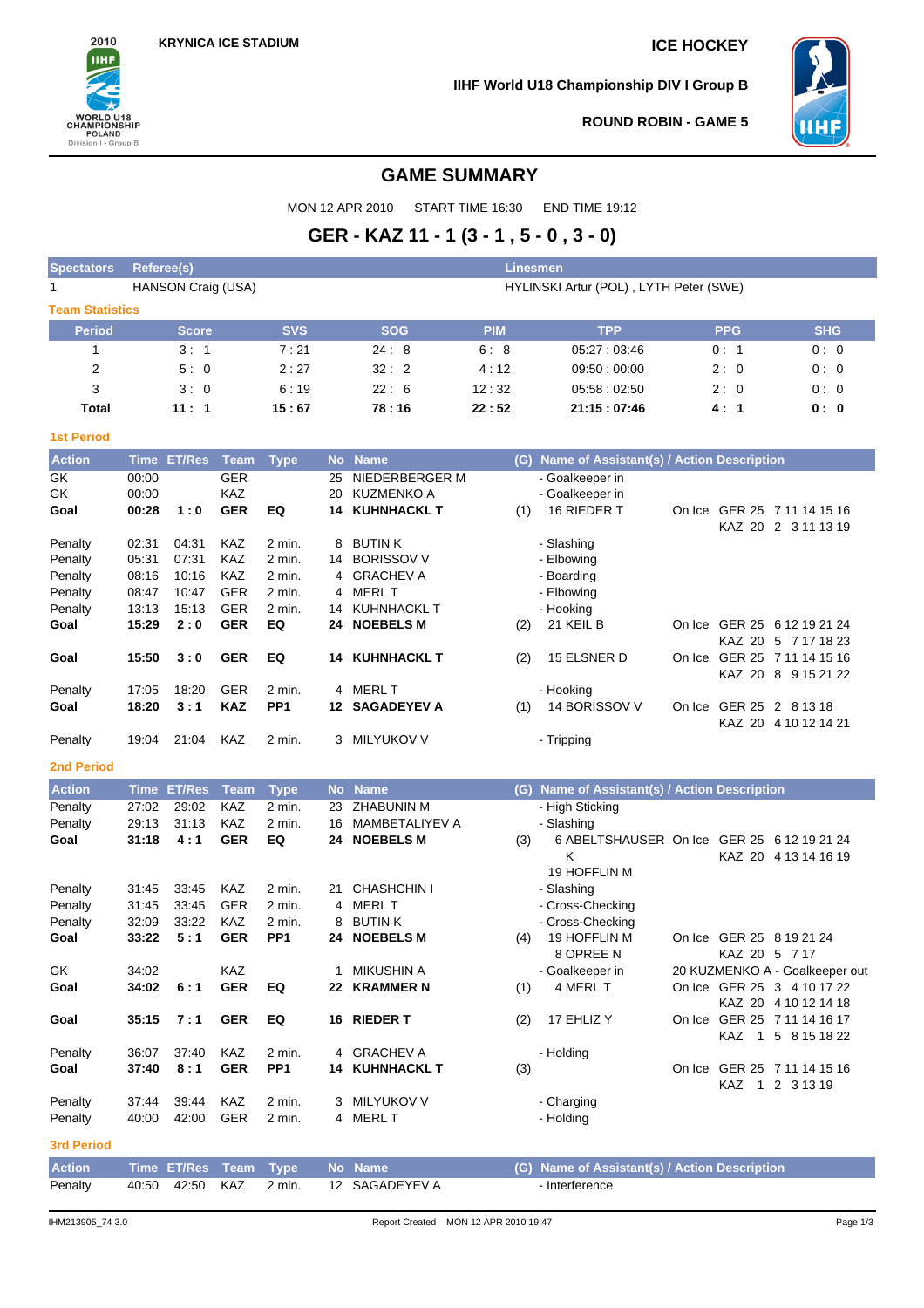

## **IIHF World U18 Championship DIV I Group B**



#### **ROUND ROBIN - GAME 5**

| <b>Action</b>             | <b>Time</b> | <b>ET/Res</b> | Team       | <b>Type</b>     |    | No Name            | (G) | Name of Assistant(s) / Action Description |                     |    |   |                               |  |
|---------------------------|-------------|---------------|------------|-----------------|----|--------------------|-----|-------------------------------------------|---------------------|----|---|-------------------------------|--|
| Penalty                   | 43:11       | 45:11         | <b>KAZ</b> | 2 min.          |    | 2 MOKIN N          |     | - Checking to the Head and Neck Area      |                     |    |   |                               |  |
| Penalty                   | 43:11       | 55:11         | <b>KAZ</b> | 10 min.         |    | 2 MOKIN N          |     | - Misconduct                              |                     |    |   |                               |  |
| Penalty                   | 43:11       | 43:33         | KAZ        | 2 min.          | 23 | <b>ZHABUNIN M</b>  |     | - Bench Minor Penalty                     |                     |    |   |                               |  |
| Goal                      | 43:33       | 9:1           | <b>GER</b> | PP <sub>2</sub> | 12 | <b>MAPES C</b>     | (1) | 6 ABELTSHAUSER On Ice                     |                     |    |   | GER 25 6 12 19 21 24          |  |
|                           |             |               |            |                 |    |                    |     | Κ                                         | KAZ                 | -1 |   | 7 21 22                       |  |
| Penalty                   | 43:49       | 45:49         | KAZ        | 2 min.          | 21 | <b>CHASHCHIN I</b> |     | - Checking from Behind                    |                     |    |   |                               |  |
| Penalty                   | 43:49       | 55:49         | <b>KAZ</b> | 10 min.         | 21 | <b>CHASHCHIN I</b> |     | - Misconduct                              |                     |    |   |                               |  |
| Goal                      | 46:46       | 10:1          | <b>GER</b> | EQ              | 17 | <b>EHLIZY</b>      | (3) | 22 KRAMMER N<br>On Ice                    | GER 25 3            |    |   | 4 10 17 22                    |  |
|                           |             |               |            |                 |    |                    |     | 4 MERL T                                  | <b>KAZ</b>          | -1 |   | 2 3 11 13 19                  |  |
| Penalty                   | 51:30       | 53:30         | <b>GER</b> | 2 min.          | 16 | <b>RIEDERT</b>     |     | - Checking from Behind                    |                     |    |   |                               |  |
| Penalty                   | 51:30       | 60:00         | <b>GER</b> | 10 min.         | 16 | <b>RIEDERT</b>     |     | - Misconduct                              |                     |    |   |                               |  |
| Penalty                   | 56:15       | 57:07         | <b>KAZ</b> | 2 min.          | 23 | <b>ZHABUNIN M</b>  |     | - High Sticking                           |                     |    |   |                               |  |
| Goal                      | 57:07       | 11:1          | <b>GER</b> | PP <sub>1</sub> | 22 | <b>KRAMMER N</b>   | (2) | 4 MERL T<br>On Ice                        | GER 25              |    | 3 | 4 10 17 22                    |  |
|                           |             |               |            |                 |    |                    |     | 25 NIEDERBERGER<br>M                      | KAZ                 | -1 | 3 | 5 13 19                       |  |
| Penalty                   | 58:22       | 60:00         | KAZ        | 2 min.          |    | 7 GREBENSHCHIKOV V |     | - Tripping                                |                     |    |   |                               |  |
| GK.                       | 60:00       |               | <b>GER</b> |                 |    |                    |     |                                           | 25 NIEDERBERGER M - |    |   |                               |  |
|                           |             |               |            |                 |    |                    |     |                                           | Goalkeeper out      |    |   |                               |  |
| GK                        | 60:00       |               | <b>KAZ</b> |                 |    |                    |     |                                           |                     |    |   | 1 MIKUSHIN A - Goalkeeper out |  |
| <b>Goalkeeper Records</b> |             |               |            |                 |    |                    |     |                                           |                     |    |   |                               |  |

#### **Team : GER - Germany Team : KAZ - Kazakhstan**

| No Name                 | SOG – | SVS | <b>MIP</b> | No Name               | <b>SOG</b> | <b>SVS</b> | <b>MIP</b> |
|-------------------------|-------|-----|------------|-----------------------|------------|------------|------------|
| 25 NIEDERBERGER Mathias | 16    | 15  | 60:00      | 20 KUZMENKO Alexander | 48         | 42         | 34:02      |
| 20 KINADER Sebastian    |       |     |            | MIKUSHIN Artyom       | 30         | 25         | 25:58      |

#### **Game Statistics**

|                 | Team : GER (black)          |          |              |            |                      |                |                |           |                |       |
|-----------------|-----------------------------|----------|--------------|------------|----------------------|----------------|----------------|-----------|----------------|-------|
|                 |                             |          |              |            | <b>Shots on Goal</b> |                |                |           |                |       |
| No Pos Name     |                             | G        | $\mathbf{A}$ | <b>PIM</b> | $\overline{1}$       | $\overline{2}$ | 3 <sup>2</sup> | <b>OT</b> | <b>TS</b>      | $+/-$ |
| 7F              | <b>SUPIS Thomas</b>         | 0        | 0            | 0          | 1                    | $\mathbf 0$    | $\mathbf{1}$   |           | 2              | $+3$  |
| 11 D            | KRONTHALER Stephan +A       | 0        | 0            | 0          | 1                    | 2              | 1              |           | 4              | $+3$  |
| 14 F            | <b>KUHNHACKL Tom</b>        | 3        | 0            | 2          | 3                    | 3              | 3              |           | 9              | $+3$  |
| 15F             | <b>ELSNER David</b>         | 0        | 1            | 0          | 1                    | 1              | 1              |           | 3              | $+2$  |
| 16 F            | <b>RIEDER Tobias</b>        | 1        | 1            | 12         | 3                    | 4              | 0              |           | $\overline{7}$ | $+3$  |
| 6 D             | ABELTSHAUSER Konrad +A      | 0        | 2            | 0          | 1                    | 5              | 2              |           | 8              | $+2$  |
| 12 D            | <b>MAPES Corey</b>          | 1        | 0            | 0          | 1                    | 3              | 1              |           | 5              | $+2$  |
| 19F             | <b>HOFFLIN Mirko</b>        | 0        | 2            | 0          | 2                    | 0              | 0              |           | $\overline{2}$ | $+2$  |
| 21 F            | <b>KEIL Bernhard</b>        | 0        | 1            | 0          | $\overline{2}$       | 4              | 2              |           | 8              | $+2$  |
| 24 F            | <b>NOEBELS Marcel</b>       | 3        | 0            | 0          | 1                    | 2              | 1              |           | 4              | $+2$  |
| 3 D             | <b>ZERRESSEN Pascal</b>     | 0        | 0            | 0          | 0                    | 0              | 0              |           | 0              | $+2$  |
| 4F              | <b>MERL Thomas</b>          | 0        | 3            | 8          | 1                    | $\mathbf 0$    | 0              |           | 1              | $+2$  |
| 10 <sub>D</sub> | <b>MEIRANDRES Max</b>       | 0        | $\Omega$     | 0          | 1                    | $\overline{2}$ | 0              |           | 3              | $+2$  |
| 17F             | <b>EHLIZ Yasin</b>          |          | 1            | 0          | 0                    | $\mathbf 0$    | 2              |           | $\overline{2}$ | $+3$  |
| 22 F            | <b>KRAMMER Nicolas</b>      | 2        | 1            | 0          | 0                    | 3              | 2              |           | 5              | $+2$  |
| 2D              | <b>BLANKART Maik</b>        | 0        | 0            | 0          | 0                    | 2              | $\overline{2}$ |           | 4              | 0     |
| 8D              | <b>OPREE Nico</b>           | 0        | 1            | 0          | 1                    | 0              | 1              |           | 2              | 0     |
| 13 F            | <b>SCHLENKER Vincent</b>    | 0        | 0            | 0          | 1                    | $\Omega$       | $\overline{2}$ |           | 3              | 0     |
| 18 F            | <b>SCHAFFLER Maximilian</b> | 0        | 0            | 0          | 3                    | 0              | 0              |           | 3              | 0     |
| 23 F            | MOOSBERGER Achim +C         | $\Omega$ | 0            | 0          | 1                    | 1              | 1              |           | 3              | 0     |
| 20 GK           | <b>KINADER Sebastian</b>    | 0        | 0            | 0          | 0                    | 0              | 0              |           | $\Omega$       |       |
| 25 GK           | NIEDERBERGER Mathias        | $\Omega$ | 1            | 0          | $\Omega$             | 0              | 0              |           | $\Omega$       |       |
| <b>Total</b>    |                             | 11       | 14           | 22         | 24                   | 32             | 22             |           | 78             |       |

**Head Coach :** SETTERS Jim